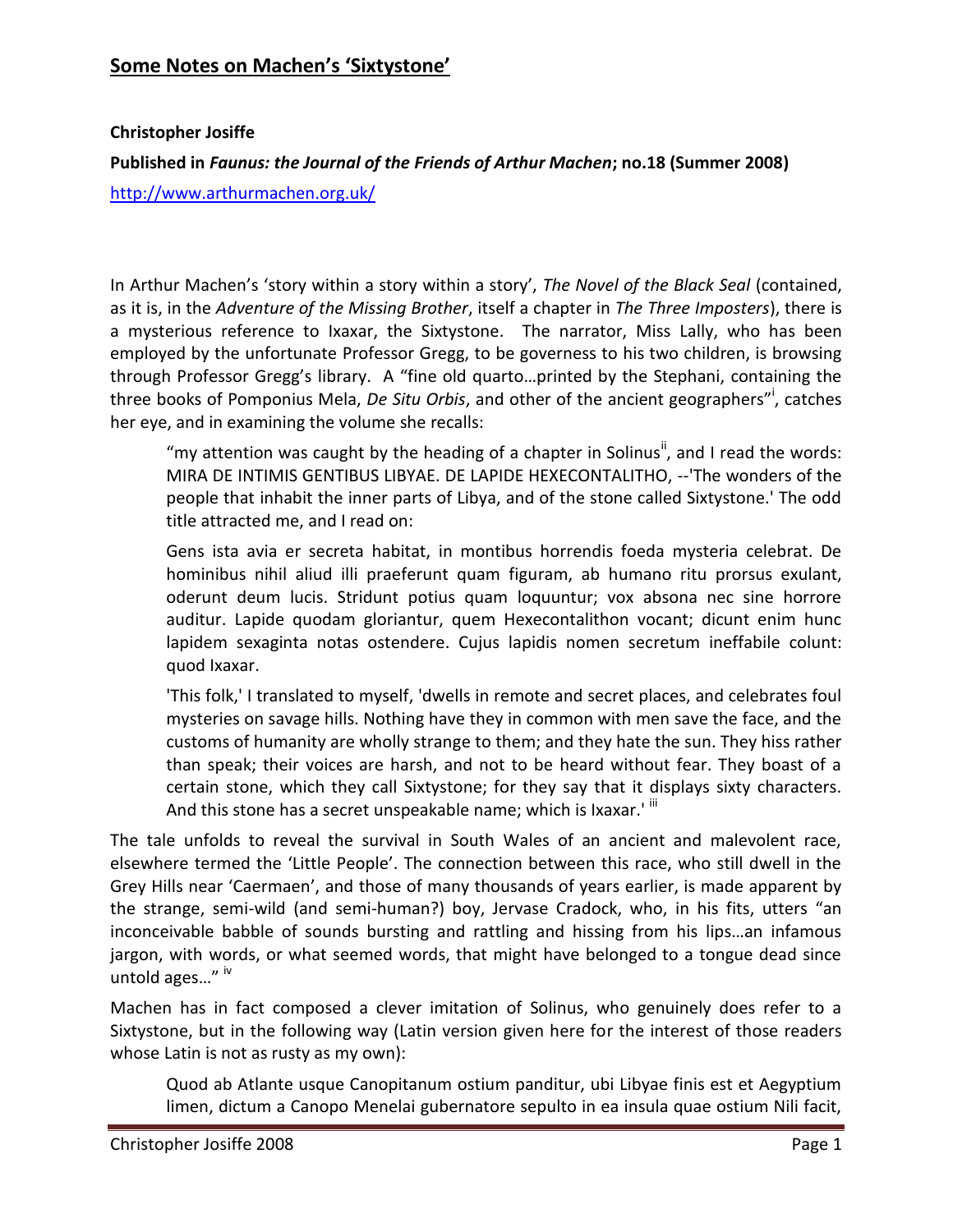gentes tenent dissonae, quae in aviae solitudinis secretum recesserunt. ex his Atlantes ab humano ritu prorsus exulant. nulli proprium vocabulum, nulli speciale nomen. diris solis ortus excipiunt, diris occasus prosequuntur ustique undique torrentis plagae sidere oderunt deum lucis. adfirmant eos somnia non videre et abstinere penitus ab animalibus universis. Trogodytae specus excavant, illis teguntur. nullus ibi habendi amor: a divitiis paupertate se abdicaverunt voluntaria. tantum lapide uno gloriantur, quem hexecontalithon nominamus, tam diversis notis sparsum, ut sexaginta gemmarum colores in parvo orbiculo eius deprehendantur. homines isti carnibus vivunt serpentium ignarique sermonis stridunt potius quam loquuntur*.* v

I have found English translations of Solinus rather hard to track down; I did manage to locate a  $16<sup>th</sup>$  century version<sup>vi</sup> by Arthur Golding<sup>vii</sup> [given below with original spelling, which, I think, has its own charm]:

# CAP. XLIII<sup>viii</sup>, *Wonderfull things of the nations of* Lybia, *and of the ftone called* Hexacontalythos*.*

Whatfoeuer lieth between Mount Atlas and the mouth of Nile called Canopitane, which beareth the name of *Canopus* the Mafter of *Menelaus* fhip who was buried in that Lande, which lyeth againft the faid mouth of Nyle, where Libie endeth, and Egypte beginneth, is inhabitated by nations of sundry languages, which are withdrawne into wayleffe wilderneffes.

## *The Athlantians*

Of thefe the Athlantians are altogether void of manners meete for men. None hath anie proper calling, none hath any speciall name. They curfe the Sun at his rising, and curfe him likwife at his going downe: and becaufe they are fcorched with the heate of his burning beames, they hate the God of light. It is affirmed that they dreame not, and that they utterlie abftaine from all thinges bearing lyfe.

## *The Troglodites or Cauecreepers.*

The Troglodits dig them cause under the grounde, and houfe themfelves in them. There is no couetoufneffe of getting, for they have bound themfelues from riches, by wilful pouertie.

## *The ftone called the threefcore stone, or the Sixtistone.*

Onely they glory in one ftone which is called *Hexacontalythos* fo powdred with diuers fparks, that the colours of threescore fundrie ftones are perceived in his little compaffe. All thefe liue by the flefh of Serpents, and beeing ignoraunt of fpeech, do rather iabber and gnarre then fpeake. IX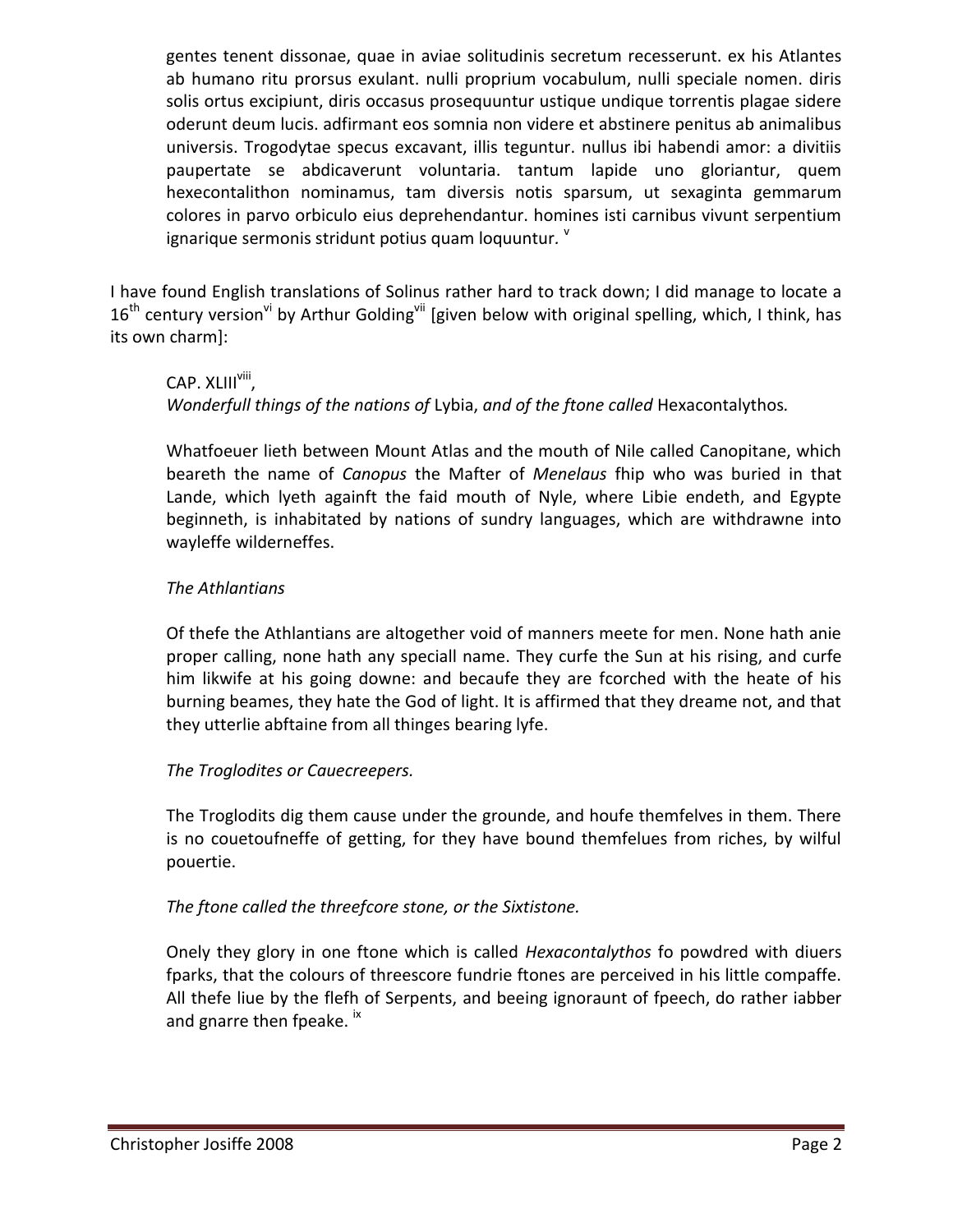So Machen's pastiche draws upon ideas taken from two of Solinus' paragraphs: the hatred of the Sun espoused by the Atlanteans; and the Troglodytes' veneration of the Sixtystone, together with the primitive sounds they utter in place of speech.

That Machen both enjoyed writing such compositions, and had a talent for doing so, is attested by another piece, 'Of the Isle of Shadows: and of the strange customs of the men that dwell there<sup>'x</sup>, purportedly authored 'by the shade of Sir John Maunderville', which again draws on accounts of early exploration and geography; in this case, the fabulist and traveller John Mandeville.

I first came across Machen's Solinus composition, not in his own *The Novel of the Black Seal*, but quoted in Kenneth Grant's Hecate's Fountain.<sup>xi</sup> Kenneth Grant, secretary to Aleister Crowley in his latter years, and perhaps the most important post-Crowley occultist, often refers to Machen and HP Lovecraft in his 'Typhonian Trilogies'<sup>xii</sup> (of which *Hecate's Fountain* is the sixth volume; he also cites *The Novel of the Black Seal* in *Outside the Circles of Time* and *Outer Gateways*). Grant's writings portray the fantastic *fiction* of both writers as having an underlying, occult *reality*, whether consciously or unconsciously. Thus, Lovecraft's Great Old Ones may be contacted and even summoned (should such an aim be desired!) by practising occultists, despite Lovecraft, in personal correspondences with friends, deriding magic as superstitious nonsense.

Grant notes that a Crowleyean magickal ritual, the Rite of the Ruby Star, refers to a stone in which is fixed 'the Star of the Six'. "This", he states, "may be an indirect reference to the *Hexecontelithos*, or Sixtystone, known to certain cthonian entities described by the histographer Solinus"<sup>xiii</sup>. He then goes on to quote Machen's Solinus pastiche ("They dwell in remote and secret places..." see above and footnote 3). Grant attributes the quote to Solinus, noting that it was "translated by Arthur Machen and quoted in his *The Novel of the Black Seal*" xiv. So he has either been gulled by Machen (by virtue of the convincing qualities of the pastiche) and believed Machen's Latin to be a quotation from an ancient source; or he is aware that it is Machen's own, but is (mis)representing it thus for his own reasons. It should also, perhaps, be pointed out that Grant chooses to spell Machen's 'Ixaxar' with a third 'a', thus: 'Ixaxaar'. This is presumably because of the kabbalistic practice known as *gematria*, the substitution of letters by numbers (heavily employed in Grant's work as a means of establishing correspondences). The latter spelling yields the number  $333^{x}$ , a number of much significance in Grant's Typhonian OTO system.

Should it appear that I may be appearing to malign 'Uncle Kenny' (as Grant is affectionately known), I should like to state that I have been a devotee of his writings for thirty years; his seemingly-autobiographical descriptions of magickal rituals make for very compelling reading. But some of his statements, as the foregoing may indicate, should be taken with a 'pinch of salt' if considered as literal fact*xvi* .

Perhaps one could draw a comparison between Grant's writing and that of Arthur Machen, in that they both mix fact and fiction, and cite source material of dubious veracity. Finally, let us not be too harsh on Kenneth Grant; if – as I suspect – he genuinely believed Machen was quoting a 3rd century writer, then this is merely a testament to the skill with which Machen composed his 'Solinus' passage in *The Three Imposters*; the passage is itself an Imposter...